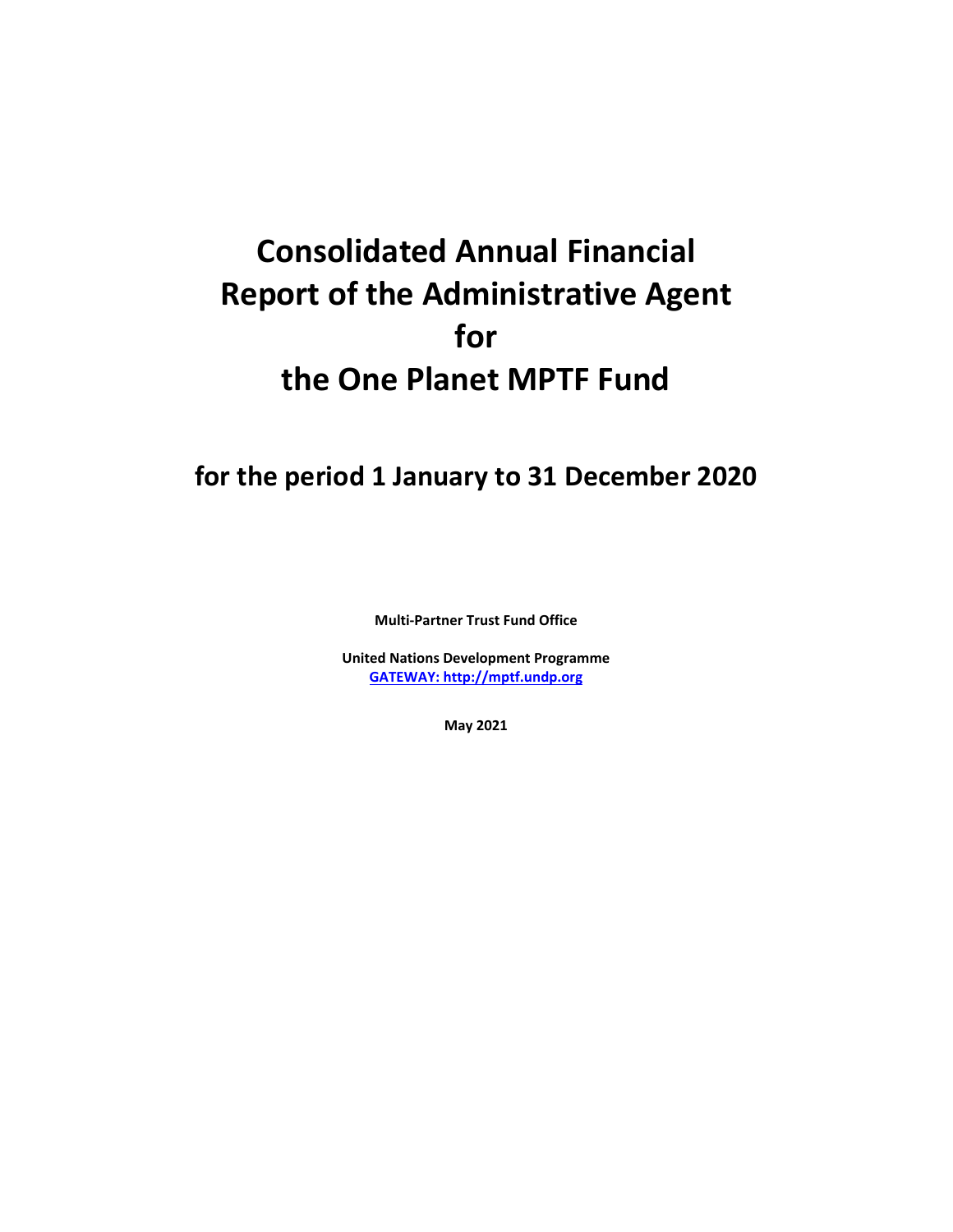#### **PARTICIPATING ORGANIZATIONS CONTRIBUTORS**



Food and Agriculture Organization



United Nations Development Programme



United Nations Environment Programme



United Nations Human Settlements Programme



Project Services



World Tourism Organization



DENMARK

GERMANY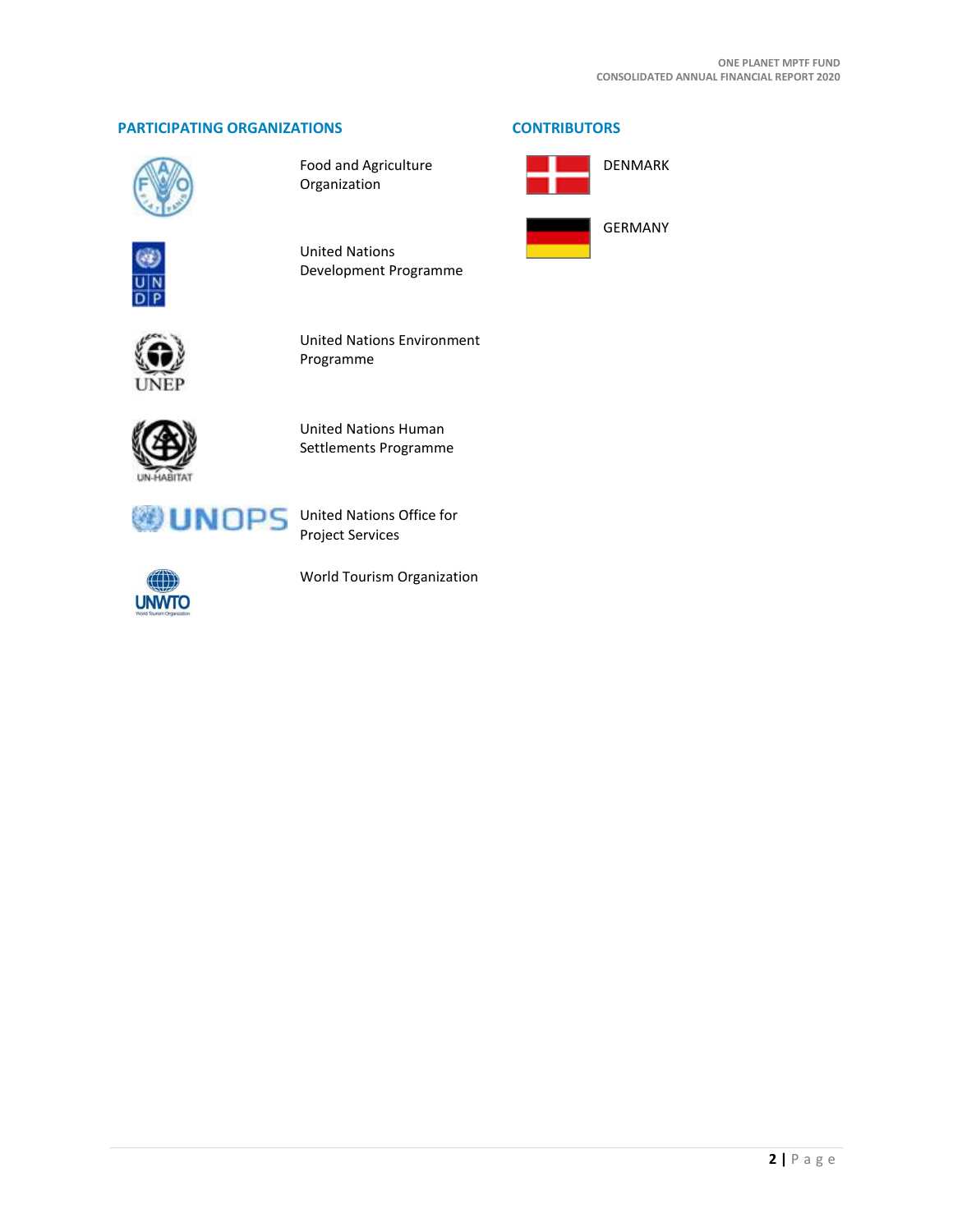#### **DEFINITIONS**

#### **Allocation**

Amount approved by the Steering Committee for a project/programme.

#### **Approved Project/Programme**

A project/programme including budget, etc., that is approved by the Steering Committee for fund allocation purposes.

#### **Contributor Commitment**

Amount(s) committed by a donor to a Fund in a signed Standard Administrative Arrangement with the UNDP Multi-Partner Trust Fund Office (MPTF Office), in its capacity as the Administrative Agent. A commitment may be paid or pending payment.

#### **Contributor Deposit**

Cash deposit received by the MPTF Office for the Fund from a contributor in accordance with a signed Standard Administrative Arrangement.

#### **Delivery Rate**

The percentage of funds that have been utilized, calculated by comparing expenditures reported by a Participating Organization against the 'net funded amount'.

#### **Indirect Support Costs**

A general cost that cannot be directly related to any particular programme or activity of the Participating Organizations. UNDG policy establishes a fixed indirect cost rate of 7% of programmable costs.

#### **Net Funded Amount**

Amount transferred to a Participating Organization less any refunds transferred back to the MPTF Office by a Participating Organization.

#### **Participating Organization**

A UN Organization or other inter-governmental Organization that is an implementing partner in a Fund, as represented by signing a Memorandum of Understanding (MOU) with the MPTF Office for a particular Fund.

#### **Project Expenditure**

The sum of expenses and/or expenditure reported by all Participating Organizations for a Fund irrespective of which basis of accounting each Participating Organization follows for donor reporting.

#### **Project Financial Closure**

A project or programme is considered financially closed when all financial obligations of an operationally completed project or programme have been settled, and no further financial charges may be incurred.

#### **Project Operational Closure**

A project or programme is considered operationally closed when all programmatic activities for which Participating Organization(s) received funding have been completed.

#### **Project Start Date**

Date of transfer of first instalment from the MPTF Office to the Participating Organization.

#### **Total Approved Budget**

This represents the cumulative amount of allocations approved by the Steering Committee.

#### **US Dollar Amount**

The financial data in the report is recorded in US Dollars and due to rounding off of numbers, the totals may not add up.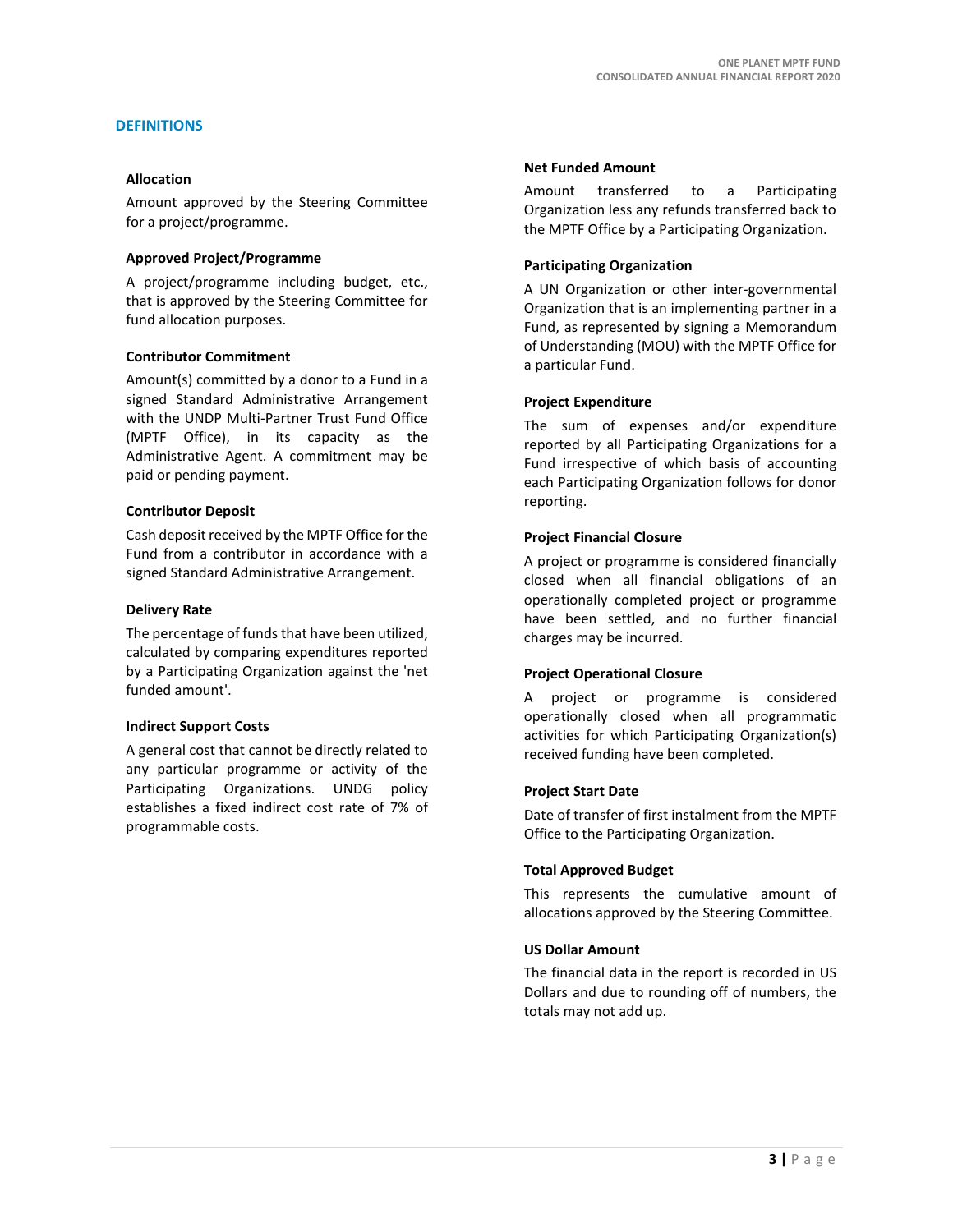#### **TABLE OF CONTENTS**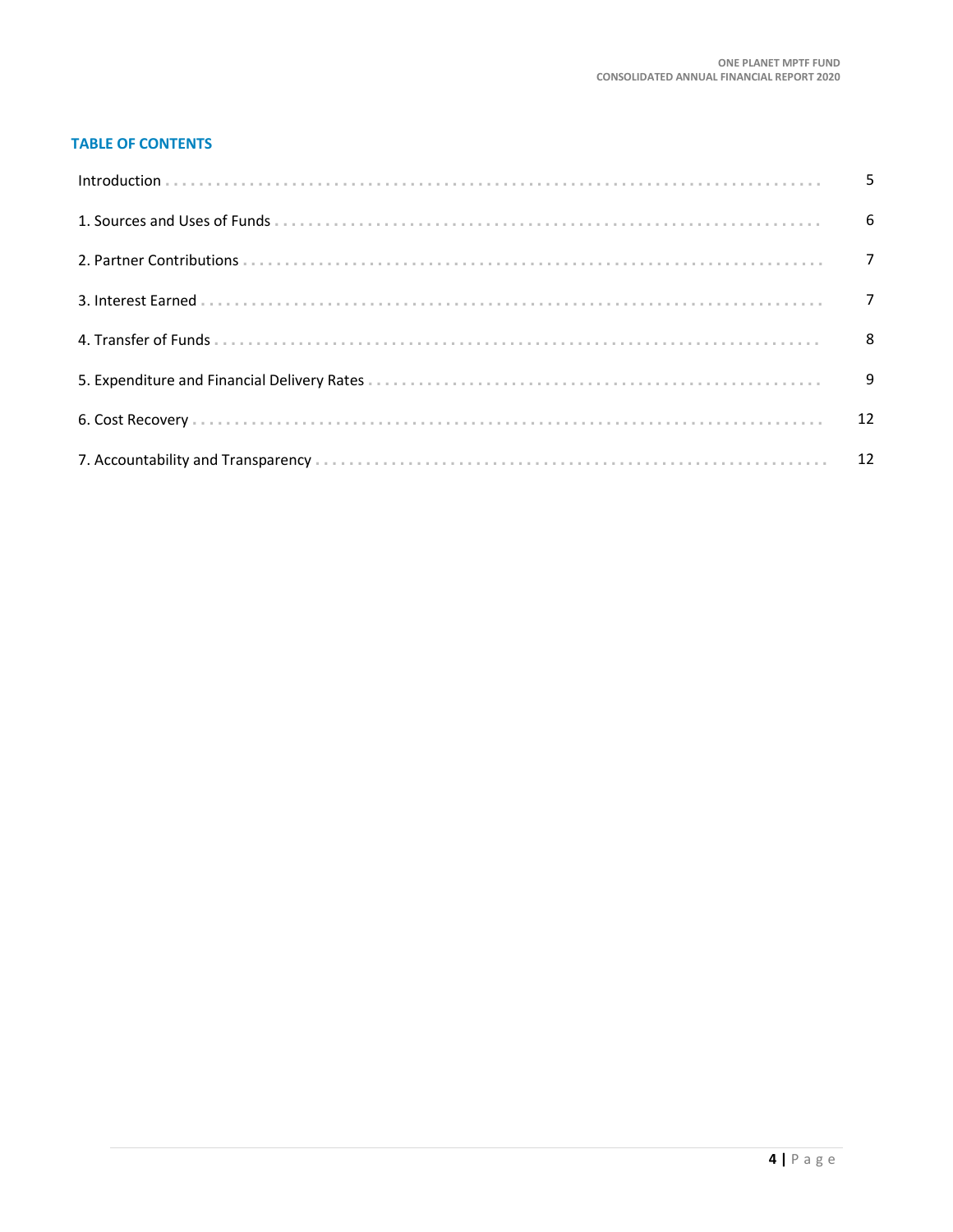#### **INTRODUCTION**

This Consolidated Annual Financial Report of the **One Planet MPTF Fund** is prepared by the United Nations Development Programme (UNDP) Multi-Partner Trust Fund Office (MPTF Office) in fulfillment of its obligations as Administrative Agent, as per the terms of Reference (TOR), the Memorandum of Understanding (MOU) signed between the UNDP MPTF Office and the Participating Organizations, and the Standard Administrative Arrangement (SAA) signed with contributors.

The MPTF Office, as Administrative Agent, is responsible for concluding an MOU with Participating Organizations and SAAs with contributors. It receives, administers and

manages contributions, and disburses these funds to the Participating Organizations. The Administrative Agent prepares and submits annual consolidated financial reports, as well as regular financial statements, for transmission to contributors.

This consolidated financial report covers the period 1 January to 31 December **2020** and provides financial data on progress made in the implementation of projects of the **One Planet MPTF Fund**. It is posted on the MPTF Office GATEWAY [\(http://mptf.undp.org/factsheet/fund/OPL00\)](http://mptf.undp.org/factsheet/fund/OPL00).

The financial data in the report is recorded in US Dollars and due to rounding off of numbers, the totals may not add up.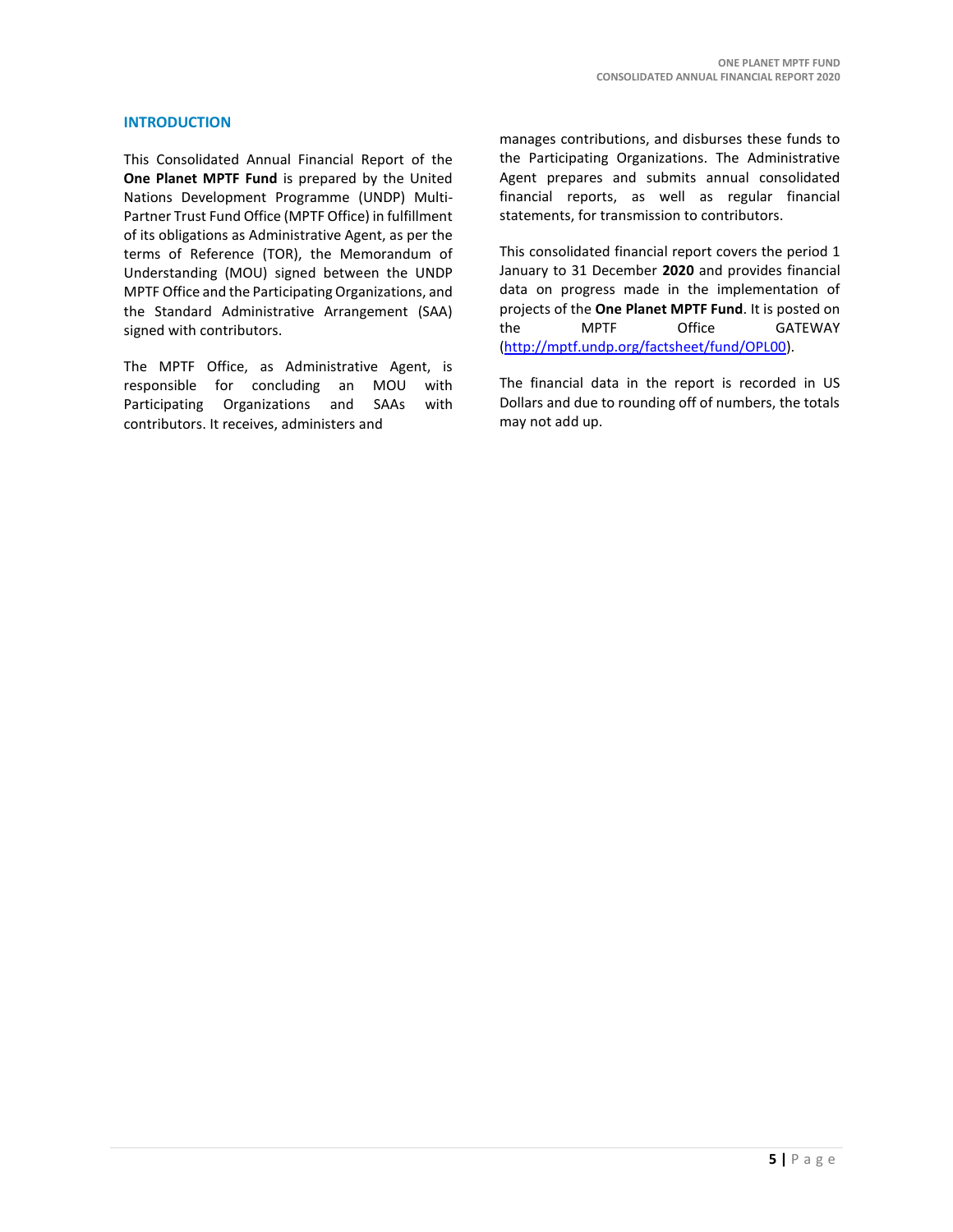#### **2020 FINANCIAL PERFORMANCE**

This chapter presents financial data and analysis of the **One Planet MPTF Fund** using the pass-through funding modality as of 31 December **2020**. Financial information for this Fund is also available on the MPTF Office GATEWAY, at the following address: [http://mptf.undp.org/factsheet/fund/OPL00.](http://mptf.undp.org/factsheet/fund/OPL00)

#### **1. SOURCES AND USES OF FUNDS**

As of 31 December **2020**, **2** contributors deposited US\$ **1,211,927** in contributions and US\$ **14,373** was earned in interest.

The cumulative source of funds was US\$ **1,226,300** (see respectively, Tables 2 and 3)

Of this amount, US\$ **695,456** has been net funded to **6** Participating Organizations, of which US\$ **51,360** has been reported as expenditure. The Administrative Agent fee has been charged at the approved rate of 1% on deposits and amounts to US\$ **12,119**. Table 1 provides an overview of the overall sources, uses, and balance of the **One Planet MPTF Fund** as of 31 December 2020.

#### **Table 1. Financial Overview, as of 31 December 2020 (in US Dollars)**

|                                                                 | Annual 2019    | Annual 2020 | <b>Cumulative</b> |
|-----------------------------------------------------------------|----------------|-------------|-------------------|
| <b>Sources of Funds</b>                                         |                |             |                   |
| Contributions from donors                                       | 1,111,927      | 100,000     | 1,211,927         |
| Fund Earned Interest and Investment Income                      | 1,874          | 12,500      | 14,373            |
| Interest Income received from Participating Organizations       |                |             |                   |
| Refunds by Administrative Agent to Contributors                 |                |             |                   |
| Fund balance transferred to another MDTF                        |                |             |                   |
| Other Income                                                    |                |             |                   |
| <b>Total: Sources of Funds</b>                                  | 1,113,801      | 112,500     | 1,226,300         |
| <b>Use of Funds</b>                                             |                |             |                   |
| <b>Transfers to Participating Organizations</b>                 |                | 695,456     | 695,456           |
| Refunds received from Participating Organizations               |                |             |                   |
| <b>Net Funded Amount</b>                                        |                | 695,456     | 695,456           |
| Administrative Agent Fees                                       | 11,119         | 1,000       | 12,119            |
| Direct Costs: (Steering Committee, Secretariatetc.)             |                |             |                   |
| <b>Bank Charges</b>                                             | $\overline{2}$ | 55          | 57                |
| <b>Other Expenditures</b>                                       |                |             |                   |
| <b>Total: Uses of Funds</b>                                     | 11,121         | 696,511     | 707,633           |
| Change in Fund cash balance with Administrative Agent           | 1,102,680      | (584, 012)  | 518,668           |
| Opening Fund balance (1 January)                                |                | 1,102,680   |                   |
| <b>Closing Fund balance (31 December)</b>                       | 1,102,680      | 518,668     | 518,668           |
| Net Funded Amount (Includes Direct Cost)                        |                | 695,456     | 695,456           |
| Participating Organizations' Expenditure (Includes Direct Cost) |                | 51,360      | 51,360            |
| <b>Balance of Funds with Participating Organizations</b>        |                |             | 644,096           |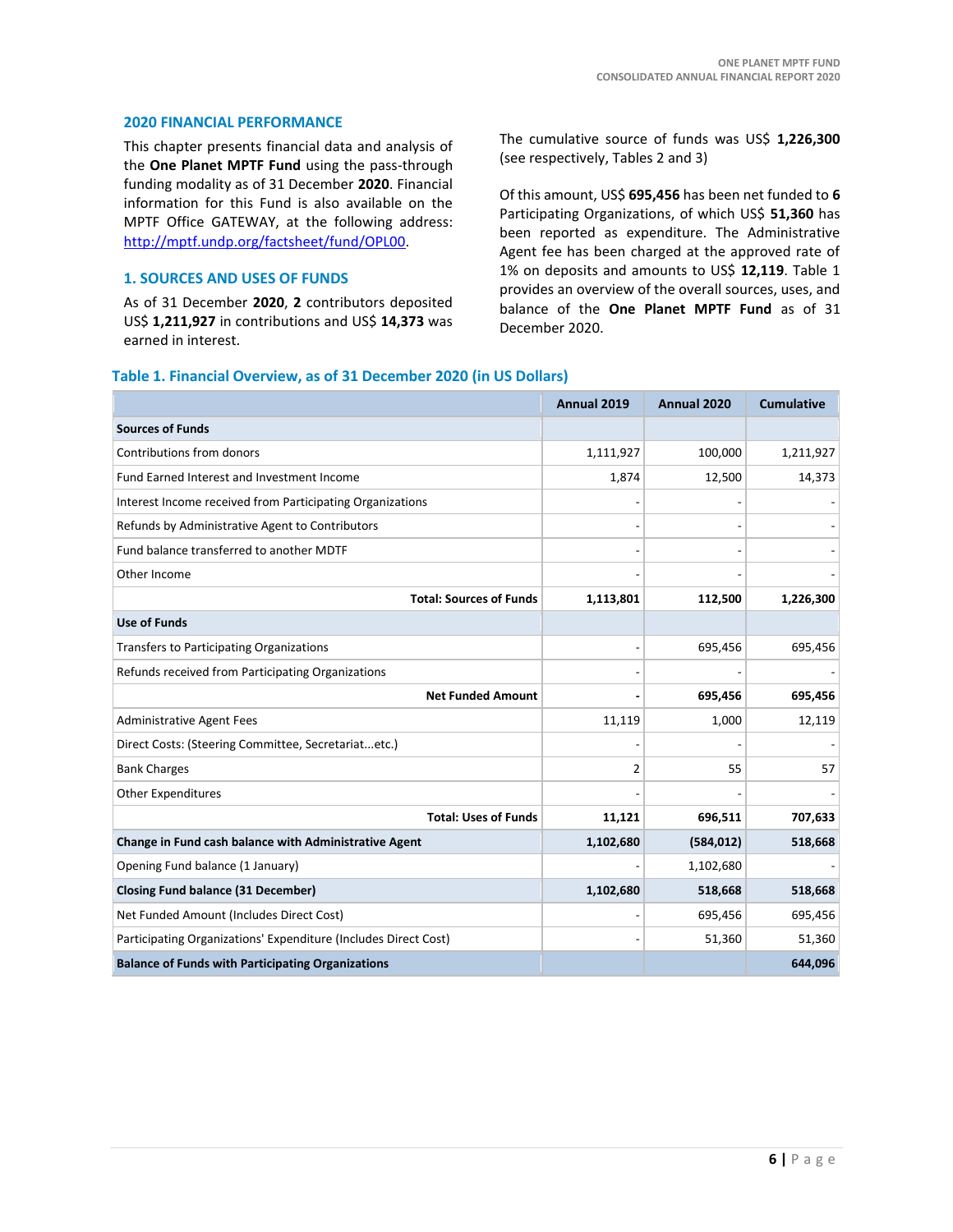#### **2. PARTNER CONTRIBUTIONS**

Table 2 provides information on cumulative contributions received from all contributors to this Fund as of 31 December **2020**.

The **One Planet MPTF Fund** is currently being financed by **2** contributors, as listed in the table below.

The table below includes commitments made up to 31 December **2020** through signed Standard Administrative Agreements, and deposits made through **2020**. It does not include commitments that were made to the fund beyond **2020**.

#### **Table 2. Contributors' Commitments and Deposits, as of 31 December 2020 (in US Dollars)**

| <b>Contributors</b>    | <b>Total Commitments</b> | <b>Prior Years</b><br>as of 31-Dec-2019 Deposits | <b>Current Year</b><br>Jan-Dec-2020 Deposits | <b>Total Deposits</b> |
|------------------------|--------------------------|--------------------------------------------------|----------------------------------------------|-----------------------|
| DENMARK, Government of | 100.000                  | -                                                | 100.000                                      | 100,000               |
| GERMANY, Government of | 1,111,927                | 1,111,927                                        |                                              | 1,111,927             |
| <b>Grand Total</b>     | 1,211,927                | 1,111,927                                        | 100,000                                      | 1,211,927             |

#### **3. INTEREST EARNED**

Interest income is earned in two ways: 1) on the balance of funds held by the Administrative Agent (Fund earned interest), and 2) on the balance of funds held by the Participating Organizations (Agency earned interest) where their Financial Regulations and Rules allow return of interest to the AA.

As of 31 December **2020**, Fund earned interest amounts to US\$ **14,373**.

Details are provided in the table below.

#### **Table 3. Sources of Interest and Investment Income, as of 31 December 2020 (in US Dollars)**

| <b>Interest Earned</b>                     | <b>Prior Years</b><br>as of 31-Dec-2019 | <b>Current Year</b><br>Jan-Dec-2020 | <b>Total</b> |
|--------------------------------------------|-----------------------------------------|-------------------------------------|--------------|
| <b>Administrative Agent</b>                |                                         |                                     |              |
| Fund Earned Interest and Investment Income | 1,874                                   | 12,500                              | 14,373       |
| <b>Total: Fund Earned Interest</b>         | 1,874                                   | 12,500                              | 14,373       |
| <b>Participating Organization</b>          |                                         |                                     |              |
| <b>Total: Agency earned interest</b>       |                                         |                                     |              |
| <b>Grand Total</b>                         | 1,874                                   | 12,500                              | 14,373       |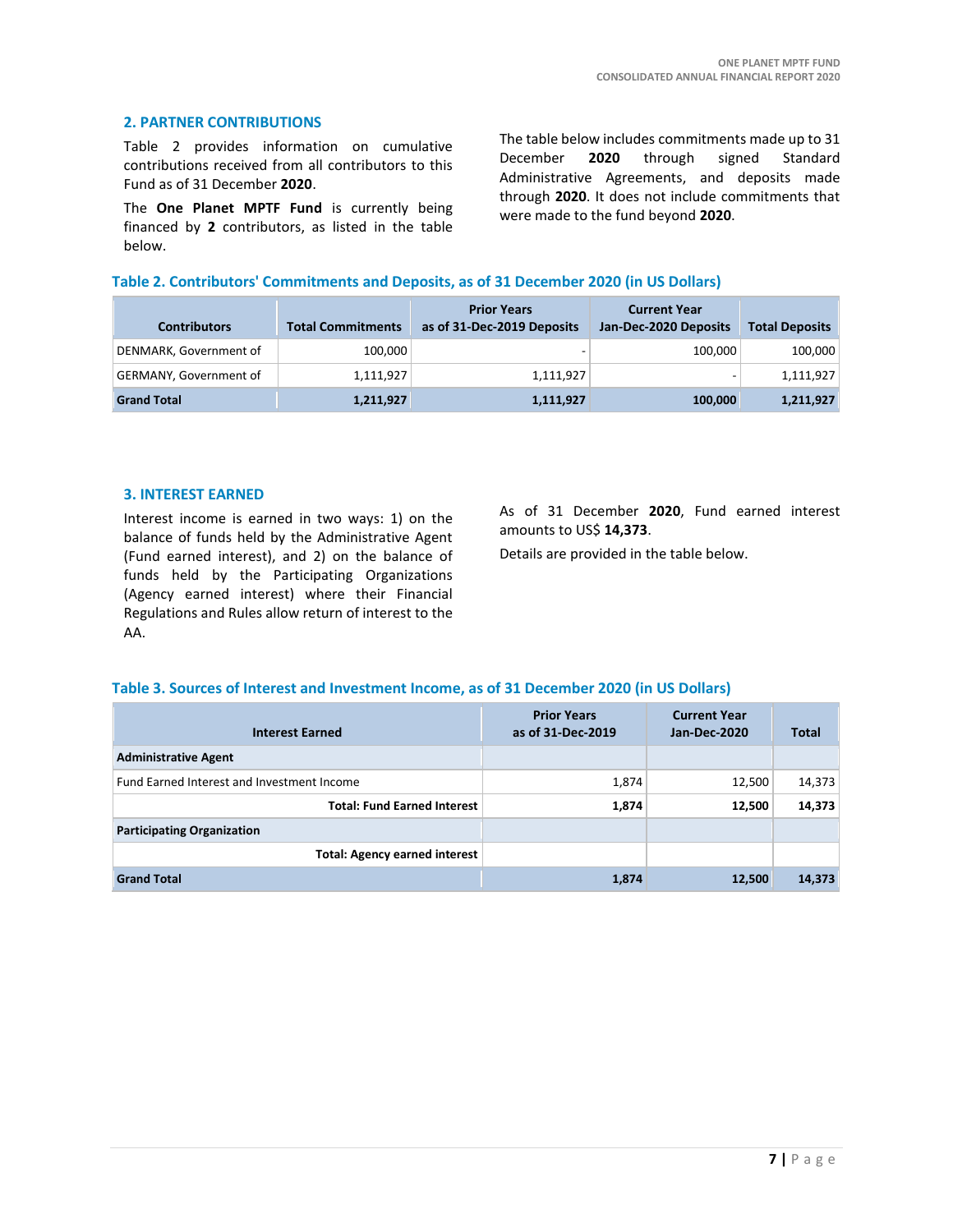#### **4. TRANSFER OF FUNDS**

Allocations to Participating Organizations are approved by the Steering Committee and disbursed by the Administrative Agent. As of 31 December **2020**, the AA has transferred US\$ **695,456** to **6** Participating Organizations (see list below).

**4.1 TRANSFER BY PARTICIPATING ORGANIZATION**

Table 4 provides additional information on the refunds received by the MPTF Office, and the net funded amount for each of the Participating Organizations.

|                 | Table 4. Transfer, Refund, and Net Funded Amount by Participating Organization, as of 31 December 2020 |  |  |
|-----------------|--------------------------------------------------------------------------------------------------------|--|--|
| (in US Dollars) |                                                                                                        |  |  |

| Participating<br>Organization | Prior Years as of 31-Dec-2019 |                |                   | <b>Current Year Jan-Dec-2020</b> |                |                   | <b>Total</b>     |                |                   |
|-------------------------------|-------------------------------|----------------|-------------------|----------------------------------|----------------|-------------------|------------------|----------------|-------------------|
|                               | <b>Transfers</b>              | <b>Refunds</b> | <b>Net Funded</b> | <b>Transfers</b>                 | <b>Refunds</b> | <b>Net Funded</b> | <b>Transfers</b> | <b>Refunds</b> | <b>Net Funded</b> |
| <b>FAO</b>                    |                               |                |                   | 95,000                           |                | 95.000            | 95,000           |                | 95,000            |
| <b>UNDP</b>                   |                               |                |                   | 100,000                          |                | 100,000           | 100,000          |                | 100,000           |
| <b>UNEP</b>                   |                               |                |                   | 229.956                          |                | 229.956           | 229.956          |                | 229,956           |
| <b>UNHABITAT</b>              |                               |                |                   | 142.771                          |                | 142,771           | 142.771          |                | 142,771           |
| <b>UNOPS</b>                  |                               |                |                   | 27,729                           |                | 27,729            | 27.729           |                | 27,729            |
| <b>UNWTO</b>                  |                               |                |                   | 100,000                          |                | 100,000           | 100,000          |                | 100,000           |
| <b>Grand Total</b>            |                               |                |                   | 695,456                          |                | 695,456           | 695,456          |                | 695,456           |

#### **Figure 2: Transfers amount by Participating Organization for the period of 1 January to 31 December 2020**

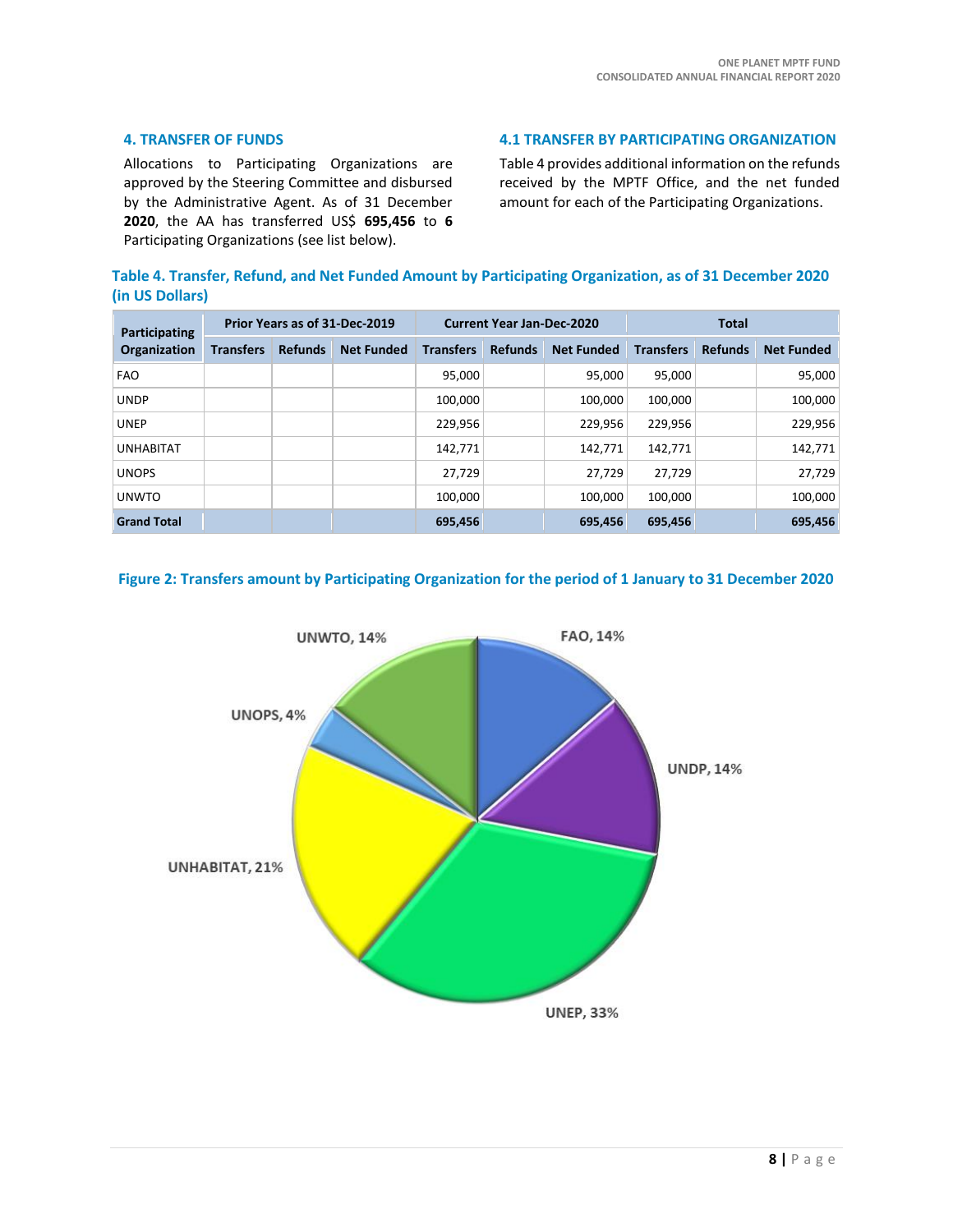#### **5. EXPENDITURE AND FINANCIAL DELIVERY RATES**

All final expenditures reported for the year **2020** were submitted by the Headquarters of the Participating Organizations. These were consolidated by the MPTF Office.

Project expenditures are incurred and monitored by each Participating Organization, and are reported as per the agreed upon categories for inter-agency harmonized reporting. The reported expenditures were submitted via the MPTF Office's online expenditure reporting tool. The **2020** expenditure data has been posted on the MPTF Office GATEWAY at [http://mptf.undp.org/factsheet/fund/OPL00.](http://mptf.undp.org/factsheet/fund/OPL00)

#### **5.1 EXPENDITURE REPORTED BY PARTICIPATING ORGANIZATION**

In **2020**, US\$ **695,456** was net funded to Participating Organizations, and US\$ **51,360** was reported in expenditure.

As shown in table below, the cumulative net funded amount is US\$ **695,456** and cumulative expenditures reported by the Participating Organizations amount to US\$ **51,360**. This equates to an overall Fund expenditure delivery rate of **7** percent.

#### **Table 5.1 Net Funded Amount, Reported Expenditure, and Financial Delivery by Participating Organization, as of 31 December 2020 (in US Dollars)**

|                               |                           |                                    | <b>Expenditure</b>                      |                                     |                   |                           |
|-------------------------------|---------------------------|------------------------------------|-----------------------------------------|-------------------------------------|-------------------|---------------------------|
| Participating<br>Organization | Approved<br><b>Amount</b> | <b>Net Funded</b><br><b>Amount</b> | <b>Prior Years</b><br>as of 31-Dec-2019 | <b>Current Year</b><br>Jan-Dec-2020 | <b>Cumulative</b> | <b>Delivery Rate</b><br>% |
| <b>FAO</b>                    | 125,000                   | 95,000                             |                                         |                                     |                   | 0                         |
| <b>UNDP</b>                   | 125,000                   | 100,000                            |                                         |                                     |                   | $\mathbf 0$               |
| <b>UNEP</b>                   | 341,594                   | 229,956                            |                                         |                                     |                   | 0                         |
| <b>UNHABITAT</b>              | 237,951                   | 142,771                            |                                         | 51,360                              | 51,360            | 35.97                     |
| <b>UNOPS</b>                  | 46,215                    | 27,729                             |                                         |                                     |                   | 0                         |
| <b>UNWTO</b>                  | 125,000                   | 100,000                            |                                         |                                     |                   | 0                         |
| <b>Grand Total</b>            | 1,000,760                 | 695,456                            |                                         | 51,360                              | 51,360            | 7.39                      |

#### **5.2 EXPENDITURE BY PROJECT**

Table 5.2 displays the net funded amounts, expenditures reported and the financial delivery rates by Participating Organization.

#### **Table 5.2 Expenditure by Project within Sector, as of 31 December 2020 (in US Dollars)**

|                                           | Sector / Project No. and Project Title | Participating<br><b>Organization</b> | Project<br><b>Status</b> | <b>Total Approved</b><br>Amount | <b>Net Funded</b><br><b>Amount</b> | Total<br><b>Expenditure</b> | <b>Delivery Rate</b><br>% |
|-------------------------------------------|----------------------------------------|--------------------------------------|--------------------------|---------------------------------|------------------------------------|-----------------------------|---------------------------|
| <b>Global Component</b>                   |                                        |                                      |                          |                                 |                                    |                             |                           |
| 00124088<br>Multi-agency support to UNCTs | <b>UNEP</b>                            | On Going                             | 216,594                  | 129,956                         |                                    | 0                           |                           |
|                                           |                                        | <b>UNHABITAT</b>                     | On Going                 | 237,951                         | 142,771                            | 51,360                      | 35.97                     |
|                                           |                                        | <b>UNOPS</b>                         | On Going                 | 46,215                          | 27,729                             |                             | 0                         |
|                                           |                                        | <b>FAO</b>                           | On Going                 | 125,000                         | 95,000                             |                             | 0                         |
|                                           |                                        | <b>UNDP</b>                          | On Going                 | 125,000                         | 100,000                            |                             | $\mathbf 0$               |
| 00124466                                  | Promoting sustainable food con         | <b>UNEP</b>                          | On Going                 | 125,000                         | 100,000                            |                             | $\mathbf 0$               |
|                                           |                                        | <b>UNWTO</b>                         | On Going                 | 125,000                         | 100,000                            |                             | $\Omega$                  |
| <b>Global Component: Total</b>            |                                        |                                      | 1,000,760                | 695,456                         | 51,360                             | 7.39                        |                           |
|                                           |                                        |                                      |                          |                                 |                                    |                             |                           |
| <b>Grand Total</b>                        |                                        |                                      | 1,000,760                | 695,456                         | 51,360                             | 7.39                        |                           |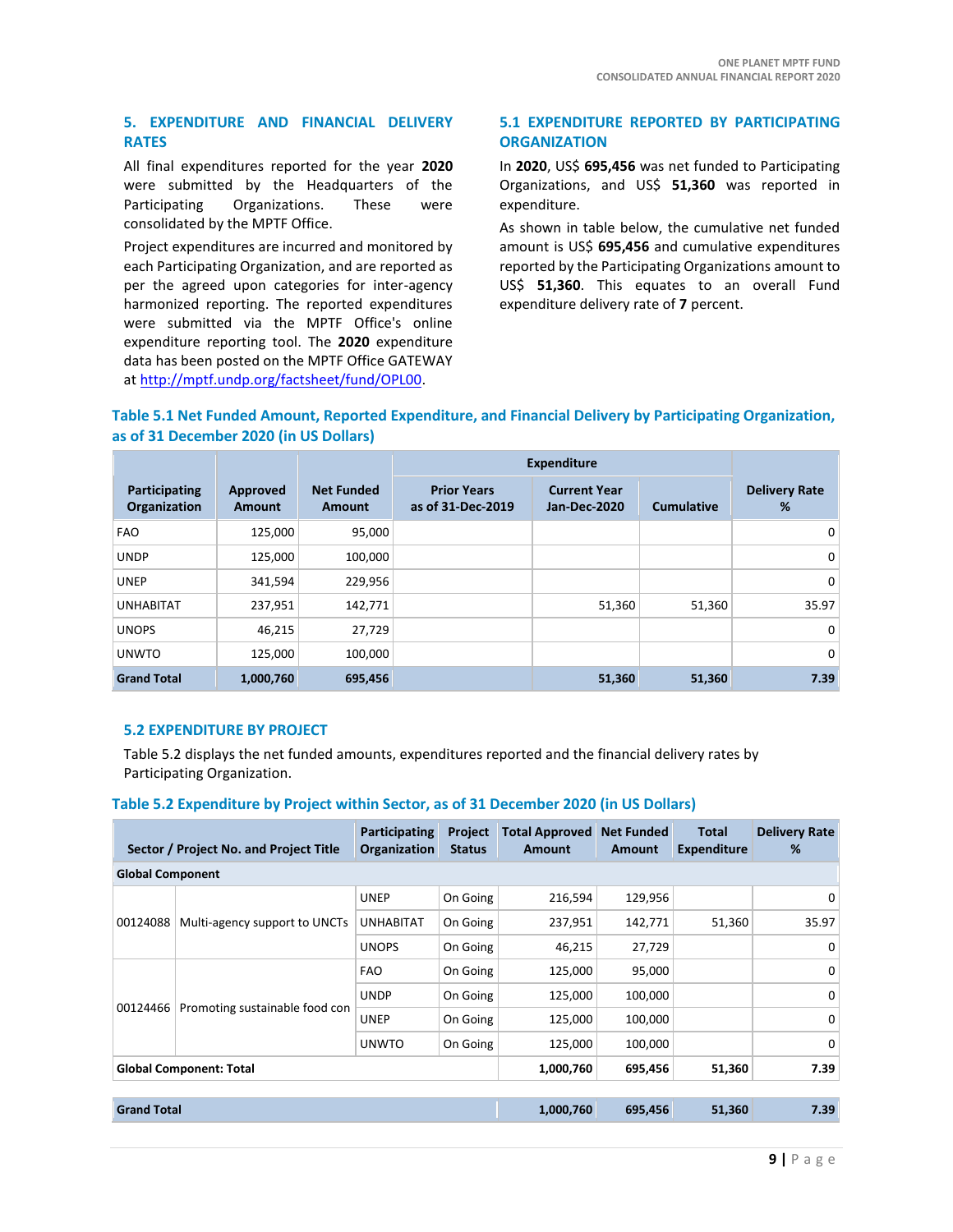#### **5.3 EXPENDITURE BY PROJECT**

Table 5 displays the net funded amounts, expenditures reported and the financial delivery rates by Participating Organization.

### **Table 5.3 Expenditure by Project within Country, as of 31 December 2020 (in US Dollars)**

|                             | <b>Country / Project No.and Project Title</b> | Participating<br><b>Organization</b> | Approved<br><b>Amount</b> | <b>Net Funded</b><br>Amount | <b>Expenditure</b> | <b>Delivery Rate</b><br>% |  |  |
|-----------------------------|-----------------------------------------------|--------------------------------------|---------------------------|-----------------------------|--------------------|---------------------------|--|--|
|                             | <b>United Nations</b>                         |                                      |                           |                             |                    |                           |  |  |
|                             |                                               | <b>UNEP</b>                          | 216,594                   | 129,956                     |                    | 0                         |  |  |
| 00124088                    | Multi-agency support to UNCTs                 | <b>UNHABITAT</b>                     | 237,951                   | 142,771                     | 51,360             | 35.97                     |  |  |
|                             |                                               | <b>UNOPS</b>                         | 46,215                    | 27,729                      |                    | 0                         |  |  |
| 00124466                    | Promoting sustainable food con                | <b>FAO</b>                           | 125,000                   | 95,000                      |                    | 0                         |  |  |
|                             |                                               | <b>UNDP</b>                          | 125,000                   | 100,000                     |                    | 0                         |  |  |
|                             |                                               | <b>UNEP</b>                          | 125,000                   | 100,000                     |                    | 0                         |  |  |
|                             |                                               | <b>UNWTO</b>                         | 125,000                   | 100,000                     |                    | 0                         |  |  |
| <b>United Nations Total</b> |                                               |                                      | 1,000,760                 | 695,456                     | 51,360             | 7.39                      |  |  |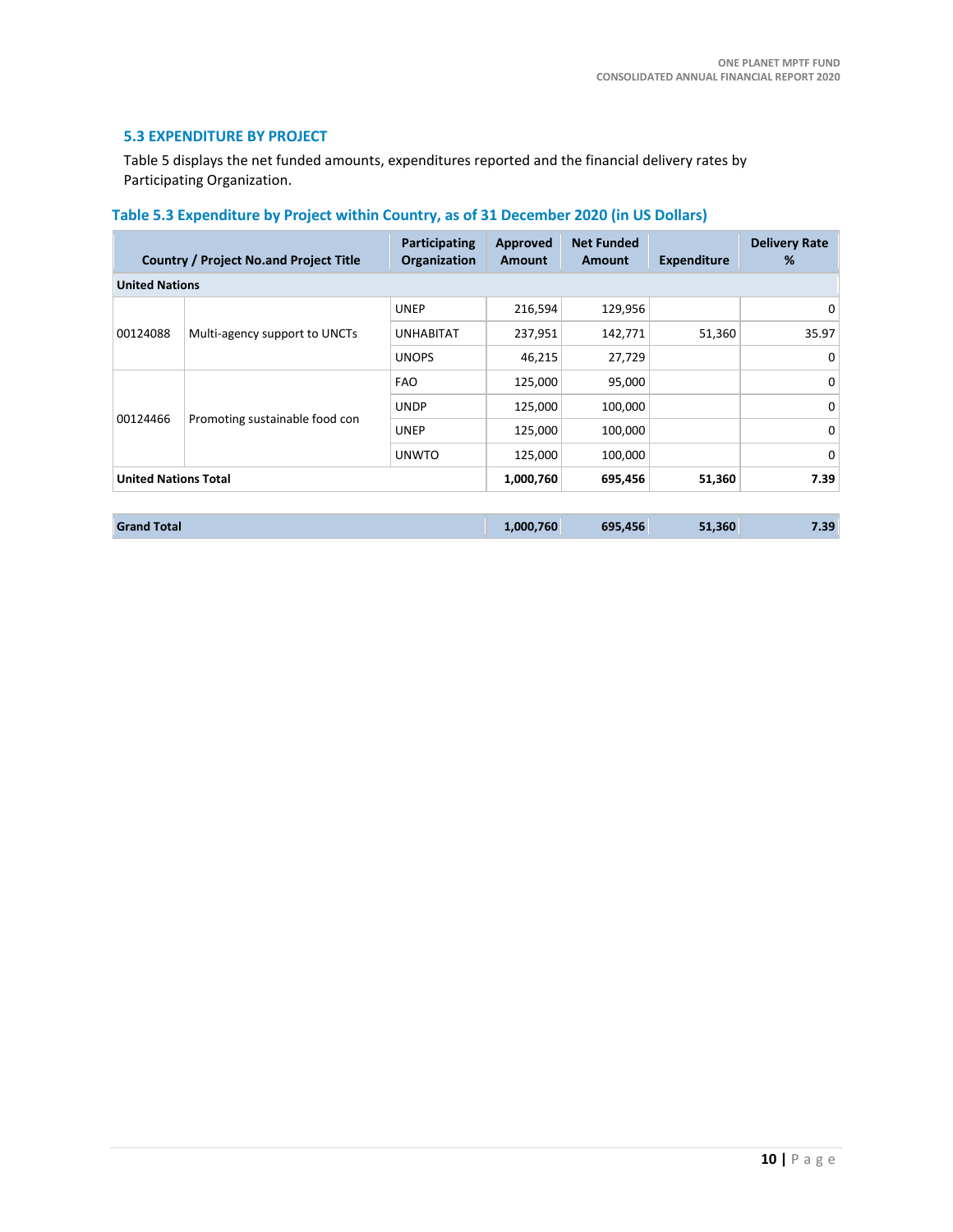#### **5.4 EXPENDITURE REPORTED BY CATEGORY**

Project expenditures are incurred and monitored by each Participating Organization and are reported as per the agreed categories for inter-agency harmonized reporting. See table below.

#### **2012 CEB Expense Categories**

- 1. Staff and personnel costs
- 2. Supplies, commodities and materials
- 3. Equipment, vehicles, furniture and depreciation
- 4. Contractual services
- 5. Travel
- 6. Transfers and grants
- 7. General operating expenses
- 8. Indirect costs

#### **Table 6. Expenditure by UNDG Budget Category, as of 31 December 2020 (in US Dollars)**

|                                                 | <b>Expenditure</b>                      |                                     |        |                                                     |
|-------------------------------------------------|-----------------------------------------|-------------------------------------|--------|-----------------------------------------------------|
| Category                                        | <b>Prior Years</b><br>as of 31-Dec-2019 | <b>Current Year</b><br>Jan-Dec-2020 | Total  | <b>Percentage of Total</b><br><b>Programme Cost</b> |
| Staff and personnel costs                       |                                         | 48,000                              | 48,000 | 100.00                                              |
| Supplies, commodities and materials             | ٠                                       |                                     |        |                                                     |
| Equipment, vehicles, furniture and depreciation | ٠                                       |                                     |        |                                                     |
| <b>Contractual Services</b>                     |                                         |                                     |        |                                                     |
| Travel                                          | ۰                                       |                                     |        |                                                     |
| <b>Transfers and Grants</b>                     | ٠                                       |                                     |        |                                                     |
| <b>General Operating</b>                        | ٠                                       |                                     |        |                                                     |
| <b>Programme Costs Total</b>                    |                                         | 48,000                              | 48,000 | 100.00                                              |
| <sup>1</sup> Indirect Support Costs Total       |                                         | 3,360                               | 3,360  | 7.00                                                |
| <b>Total</b>                                    |                                         | 51,360                              | 51,360 |                                                     |

\_\_\_\_\_\_\_\_\_\_\_\_\_\_\_\_\_\_\_\_\_\_ **1 Indirect Support Costs** charged by Participating Organization, based on their financial regulations, can be deducted upfront or at a later stage during implementation. The percentage may therefore appear to exceed the 7% agreed-upon for on-going projects. Once projects are financially closed, this number is not to exceed 7%.